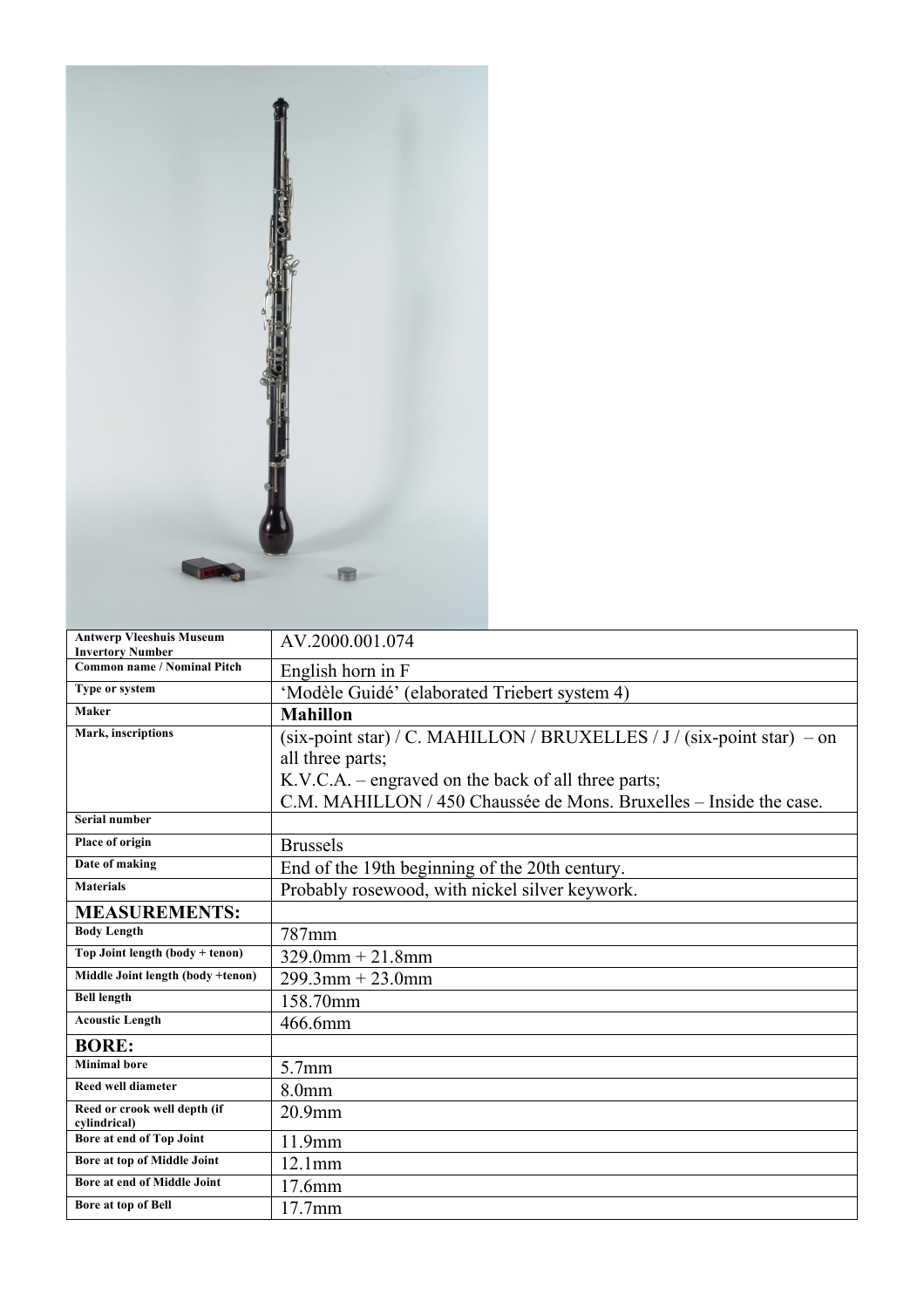| <b>TECHNICAL</b>                                | 'Système Guidé' keywork, meaning a Triebert system 4 instrument with an                                                                  |
|-------------------------------------------------|------------------------------------------------------------------------------------------------------------------------------------------|
| <b>DESCRIPTION:</b>                             | extra $C#$ for L4; 2 manual octaves; half-hole plateau in 2 parts with the C                                                             |
|                                                 | vent hole underneath (cfr. Système Charles Triebert); C/D trill key for L3;                                                              |
|                                                 |                                                                                                                                          |
|                                                 | G#-F# connection; right B $\flat$ and C vent with overlap. Plateau for R1                                                                |
|                                                 | underneath the $F#$ vent hole; perforated plateau for R2, ring key for R3;                                                               |
|                                                 | Simplified forked-F vent mechanism (standard in open position, it closes                                                                 |
|                                                 | from E and D, then opens for forked-F). Low B on bell.                                                                                   |
|                                                 | Very long bell, Triebert style.                                                                                                          |
|                                                 | 3rd hole doubled, with finger cove.                                                                                                      |
|                                                 | Keyhead type: round, flat (very slightly domed).                                                                                         |
|                                                 | Metal lining: joint ends, tenons, reed well and bell end ring.                                                                           |
| <b>Faults</b>                                   | The instrument is in excellent general condition, but the keywork needs an                                                               |
|                                                 | overhaul.                                                                                                                                |
| Case                                            | Case with red velvet furnishing. The lit inner side likely underwent                                                                     |
|                                                 | refurbishment to another silk fabric with the Mahillon publicity ("Médaille"                                                             |
|                                                 | d'or" etc), clearly added afterwards to the case.                                                                                        |
| <b>Playing Accessories</b>                      | Bocal, not sure if original.                                                                                                             |
|                                                 | Reed, not original, for display only.                                                                                                    |
| <b>Usable Pitch</b>                             | $\overline{A = c435}$ Hz with present bocal, and played with a reed: total length 50mm /                                                 |
|                                                 | 27mm Chiarugi no.2 staple / tip width 9.5mm.                                                                                             |
| <b>Performance Characteristics</b>              | Instrument is not in good playing condition due to leaking pads. Only a                                                                  |
|                                                 | basic scale could be produced.                                                                                                           |
| <b>Specific usage / Antecedents</b>             | Ex-Koninklijk Vlaams Conservatorium Antwerpen.                                                                                           |
|                                                 | Acquired by the Vleeshuis Museum in 2000.                                                                                                |
| Further information on maker                    | Haine & Meeus (1986) pp.274-9.                                                                                                           |
|                                                 |                                                                                                                                          |
|                                                 | Waterhouse (1993) pp.249-50.                                                                                                             |
|                                                 | De Keyser (1996)                                                                                                                         |
| Specific literature Reference about             | Verdegem (2015) pp.100-6.                                                                                                                |
| this instrument                                 |                                                                                                                                          |
| <b>Illustration reference</b>                   |                                                                                                                                          |
|                                                 |                                                                                                                                          |
| General literature (about this type             | Verdegem (2015) pp.206-8 about the Guidé system.                                                                                         |
| of instrument)<br><b>Comparable instruments</b> |                                                                                                                                          |
| <b>Remarks</b>                                  |                                                                                                                                          |
|                                                 | This instrument is very similar to Jacques Albert Instruments. Also, the case                                                            |
|                                                 | with red velvet is similar to those of Jacques Albert. See Verdegem (2015)                                                               |
|                                                 | on Albert, as a possible maker (as a subcontractor) of this instrument.                                                                  |
|                                                 | Other elements pointing in this direction:                                                                                               |
|                                                 | Plateau for R1 with engraved decoration ring is similar to the London<br>$\bullet$                                                       |
|                                                 | RCM 438 Mahillon oboe d'amore, being a J. Albert make.                                                                                   |
|                                                 | The typical 3 screws under $E \, \flat$ are a typical J. Albert feature.<br>٠                                                            |
|                                                 | The lit inner side likely had a refurnishing to another silk tissu with the<br>$\bullet$                                                 |
|                                                 | Mahillon publicity ("Médaille d'or" etc), clearly added afterwards to                                                                    |
|                                                 | the case.                                                                                                                                |
|                                                 | This instrument fits perfectly in the case of the Vleeshuis Albert English                                                               |
|                                                 | horn AV 2000.001.073.                                                                                                                    |
|                                                 |                                                                                                                                          |
|                                                 | The "Ch <sup>ee</sup> De Mons" address label indicates (if the case is originally                                                        |
|                                                 | associated with this instrument) a make after 1902, the year the company                                                                 |
|                                                 | moved to this address.                                                                                                                   |
| Bibliography                                    | Malou Haine & Nicholas Meeùs, Dictionnaire des facteurs d'instruments                                                                    |
|                                                 | de musique en Wallonie et à Bruxelles (Liège: Pierre Mardaga 1986).                                                                      |
|                                                 |                                                                                                                                          |
|                                                 | William Waterhouse, The New Langwill Index. A Dictionary of Musical<br>Wind-Instrument Makers and Inventors (London: Tony Bingham 1993). |